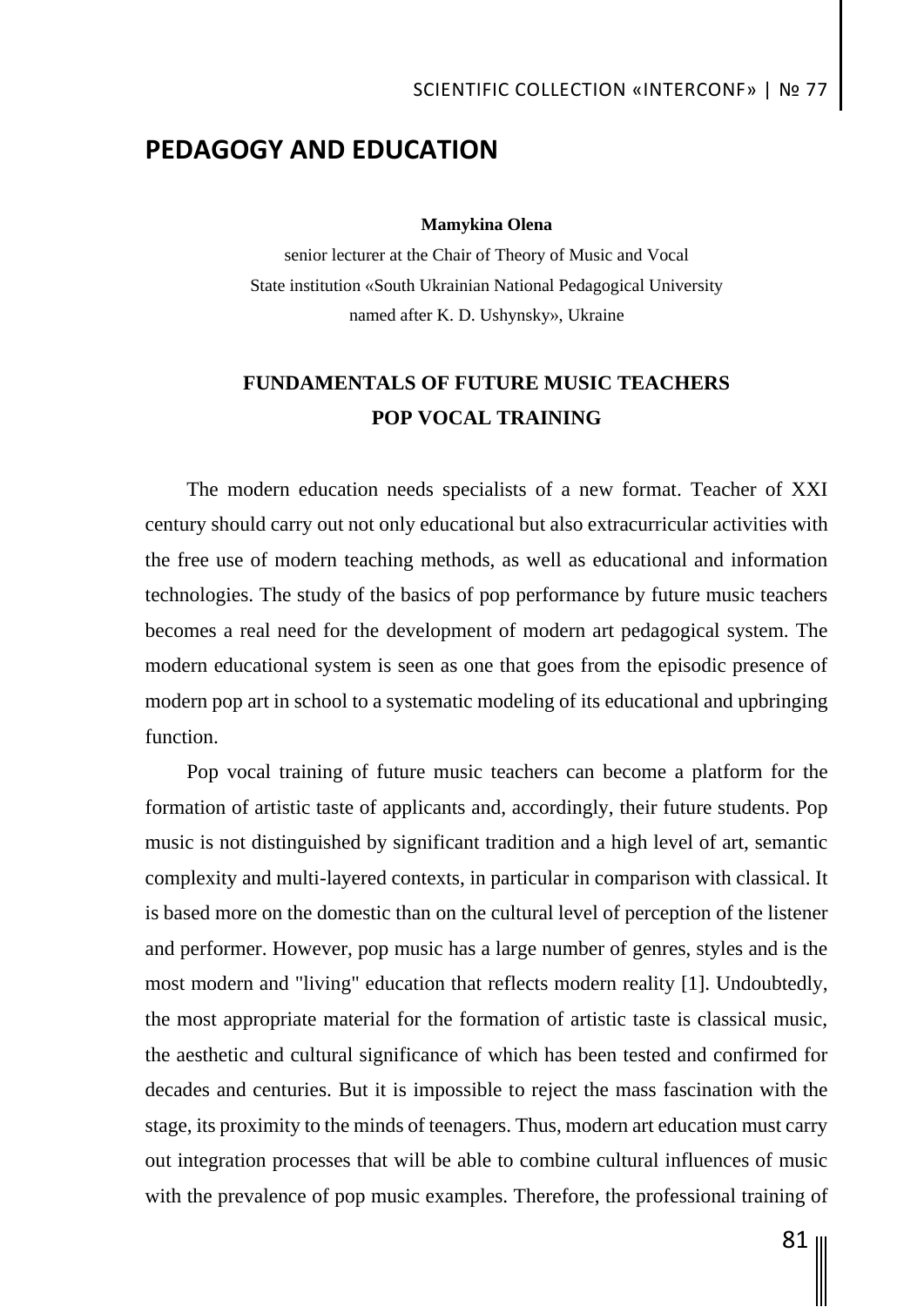### SCIENCE, EDUCATION, INNOVATION: TOPICAL ISSUES AND MODERN ASPECTS

future music teachers should implement the task of forming the artistic taste of both future professionals and their future students, taking into account the already formed interest in pop music [3].

Pop singing is a complex communication system, which is characterized by the integrity of many elements. Thus, pop vocal performance combines different techniques of purely pop, folk and academic singing, individual vocal style of the performer, his stage and personal image, acting, choreographic and dramatic skills [2]. The criterion for the effectiveness of vocal training of a modern music teacher at the university is the training of a specialist who has academic and pop singing manners, modern methods of vocal education, has a high level of plastic culture and stage behavior.

The true culture of pop singing is seen as a base of special knowledge necessary for singing, a high degree of technical skill, a sense of artistic taste and style. The formation of such a base is possible only if students acquire personal and musical culture in the broadest sense of the term. Such a culture is defined as a set of spiritual achievements of society and as a culture of crafts. Pop vocals develop in parallel in several styles and have a common psychophysiological basis for voice formation. The peculiarities of the singer's vocal apparatus are closely connected with the character and stylistic features of the repertoire, which has absorbed the intonations of modern musical language and modern spoken language. This is due to the problem of auditory adaptation of both performers and listeners.

The basis of pop vocal training is to understand the technique of singing in a language position. This universal singing technique creates conditions for singing in a normal, natural voice, as well as for mastering any pop style.

The first and basic principle of pop vocal training of future music teachers is to achieve freedom and comfort in the singing process. This technique creates optimal conditions for the development of students' voices and for their creative realization in the field of pop singing. The fundamental attitude to the naturalness of sound, which is manifested in the sincerity of the expressed feelings, the natural timbre of the voice, the psychophysiological freedom of the singer, is a prerequisite for the formation of correct singing skills.